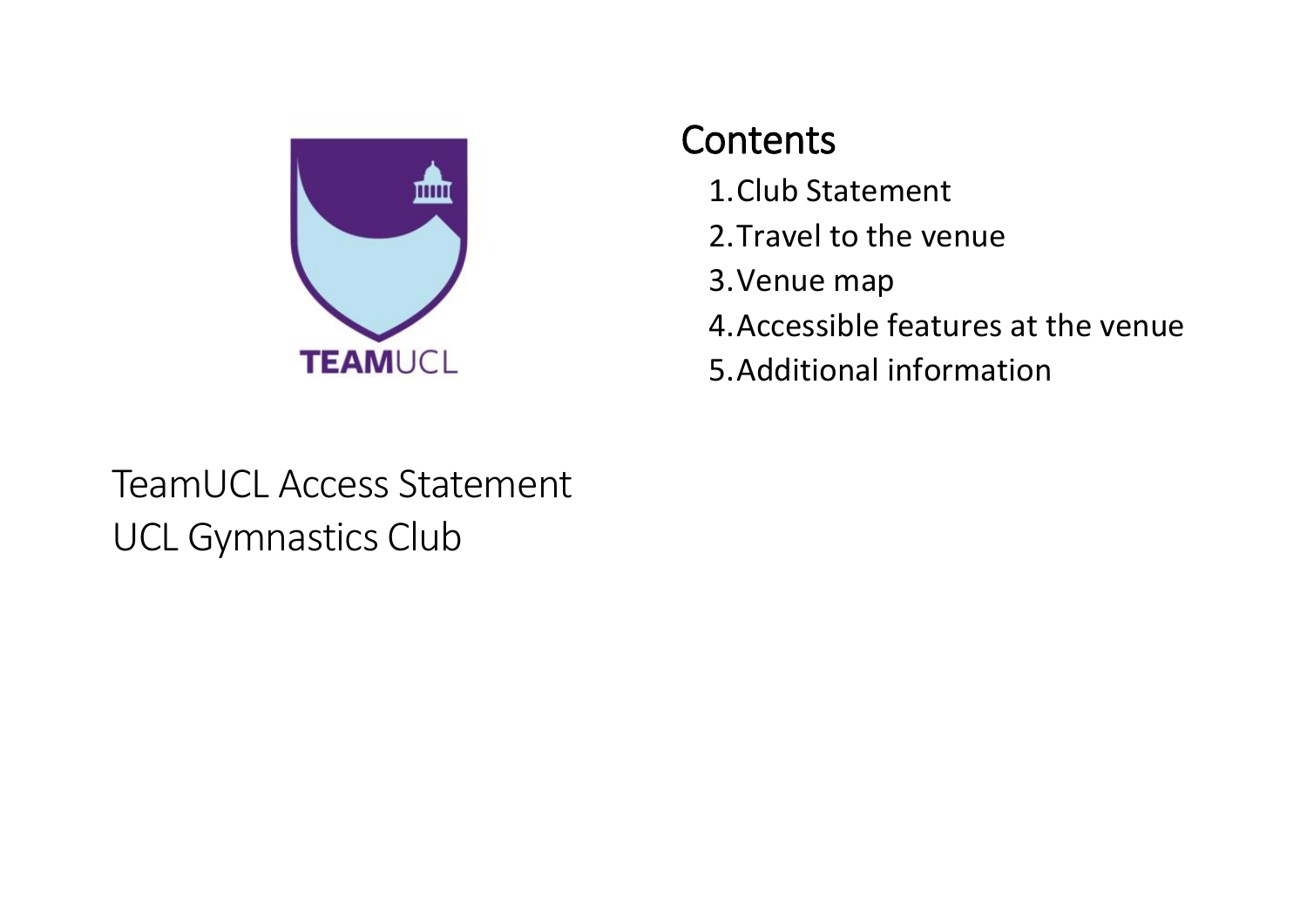## Club Statement

Thank you for taking an interest in our club. We are committed to making UCL an inclusive community and supporting all disabled students taking part in our activity. Our Welfare Officer has been trained in Disability Inclusion and Etiquette Training. We have completed this form to try and support you joining us to take part in the sport we all love. Our club is a brilliant place to meet new people and create lifelong friendships.

If any of this information is unclear or you would like more information on other venues or activities are club get up to, please email me, the Club President.

We look forward to welcoming you into our club. Kind regards,

 $L^{s}V$ 

Asher Loke Club President

choyang.loke.20@ucl.ac.uk

## Travel to the venue

We primarily train at two locations, Somers Town Community Sports Centre and Talacre Community Sports Centre. These two locations are easily accessible using all modes of transport. Click here for the [Tfl Accessible Tube](https://tfl.gov.uk/transport-accessibility/wheelchair-access-and-avoiding-stairs)  [Map.](https://tfl.gov.uk/transport-accessibility/wheelchair-access-and-avoiding-stairs)

#### Rail/Underground/Overground

#### Somers Town Community Sports Centre

The nearest few underground stations around Somers Town Community Sports Centre are not wheelchair accessible. However, some ambulant disabled supporters/visitors may be able to use them.

• Mornington Crescent station (Northern Line) is the nearest tube station and is around a seven-minute walk from the facility.

• Euston station (Northern, Victoria Lines, London Overground and National Rail) would be the nearest main line station, with around an eight minutes' walk. The tube station supports step free access Westbound only (from street to platform), whereas the National Rail supports full step free access.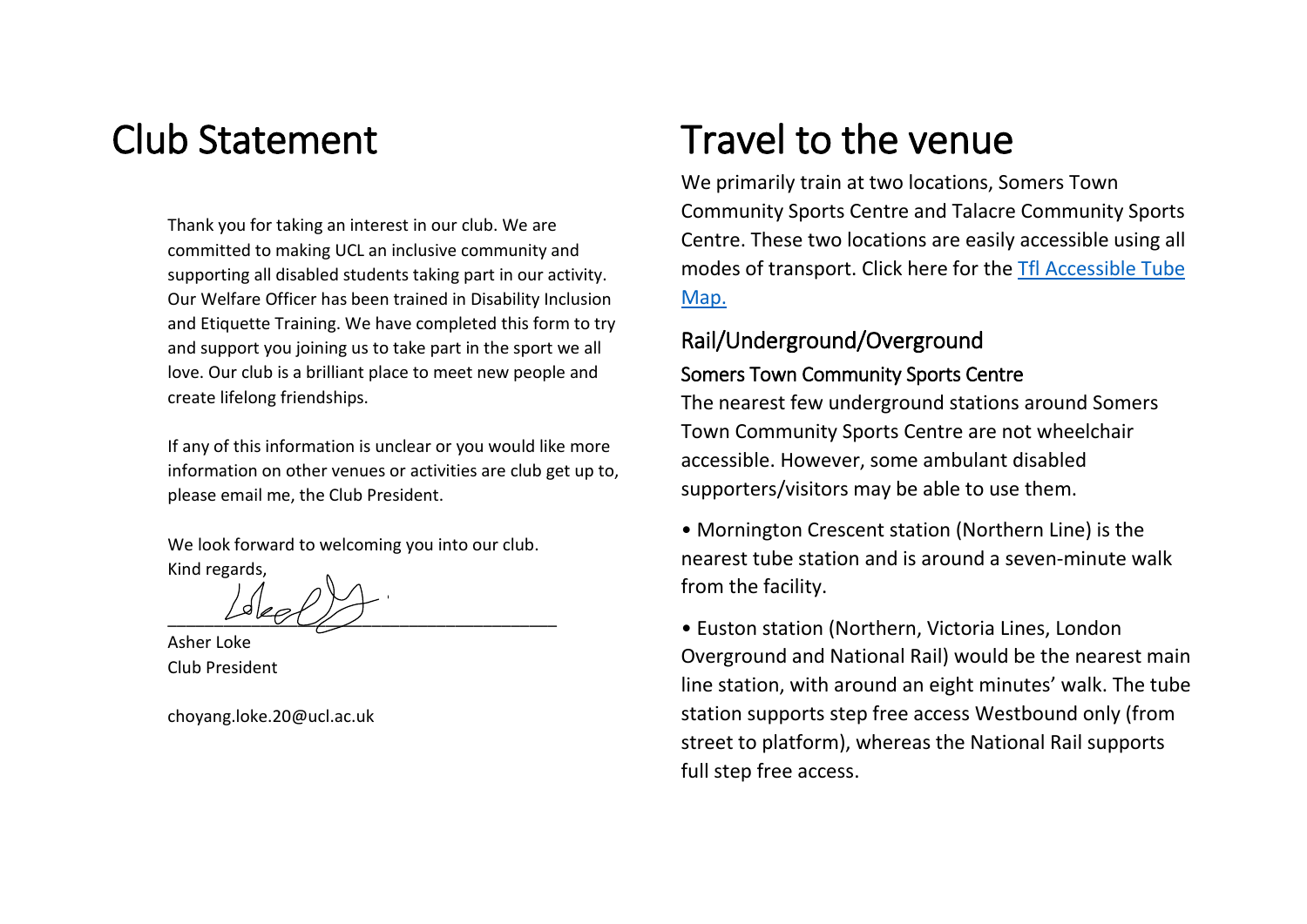• King's Cross St Pancras station (Northern, Victoria, Piccadilly, Metropolitan, Hammersmith and City and Circle Lines and National Rail) would be an alternative main line station which is around a 14-minute walk from the centre. This station supports full step free access (from street to train).

• Euston Square station (Metropolitan, Hammersmith and City and Circle Lines) may also be an alternative travel route. It is around a 15-minute walk. It has step free access for only its westbound platform.

#### Talacre Community Sports Centre

Unfortunately, few of the underground or mainline railway stations around Talacre Community Centre are fully wheelchair accessible.

However, some ambulant disabled supporters/visitors may be able to use them.

• Kentish Town West station (London Overground) is the nearest overground station and is right outside the centre.

• Chalk farm station (Northern Line) is the nearest tube station and is around a nine-minute walk from the facility.

• Kentish Town station (Northern Line and National Rail) would be the nearest main line station which is a 10 minute walk from the centre. This station does not have step free access.

• Camden Town station (Northern Line) is a 14-minute walk away.

• Gospel Oak station (London Overground) is an alternative station with step free access. It is a 16-minute walk away from the facility.

• King's Cross St Pancras station (Northern, Victoria, Piccadilly, Metropolitan, Hammersmith and City and Circle Lines and National Rail) would be an alternative main line station with step free access (from street to train), which is around a 37-minute walk or a 15-minute drive from the centre. You may also consider taking buses 46 or 214 from this station to the facility.

#### Buses

#### Somers Town Community Sports Centre

Unfortunately, no buses stop directly by this facility. Do refer to Transport for London or any mainstream path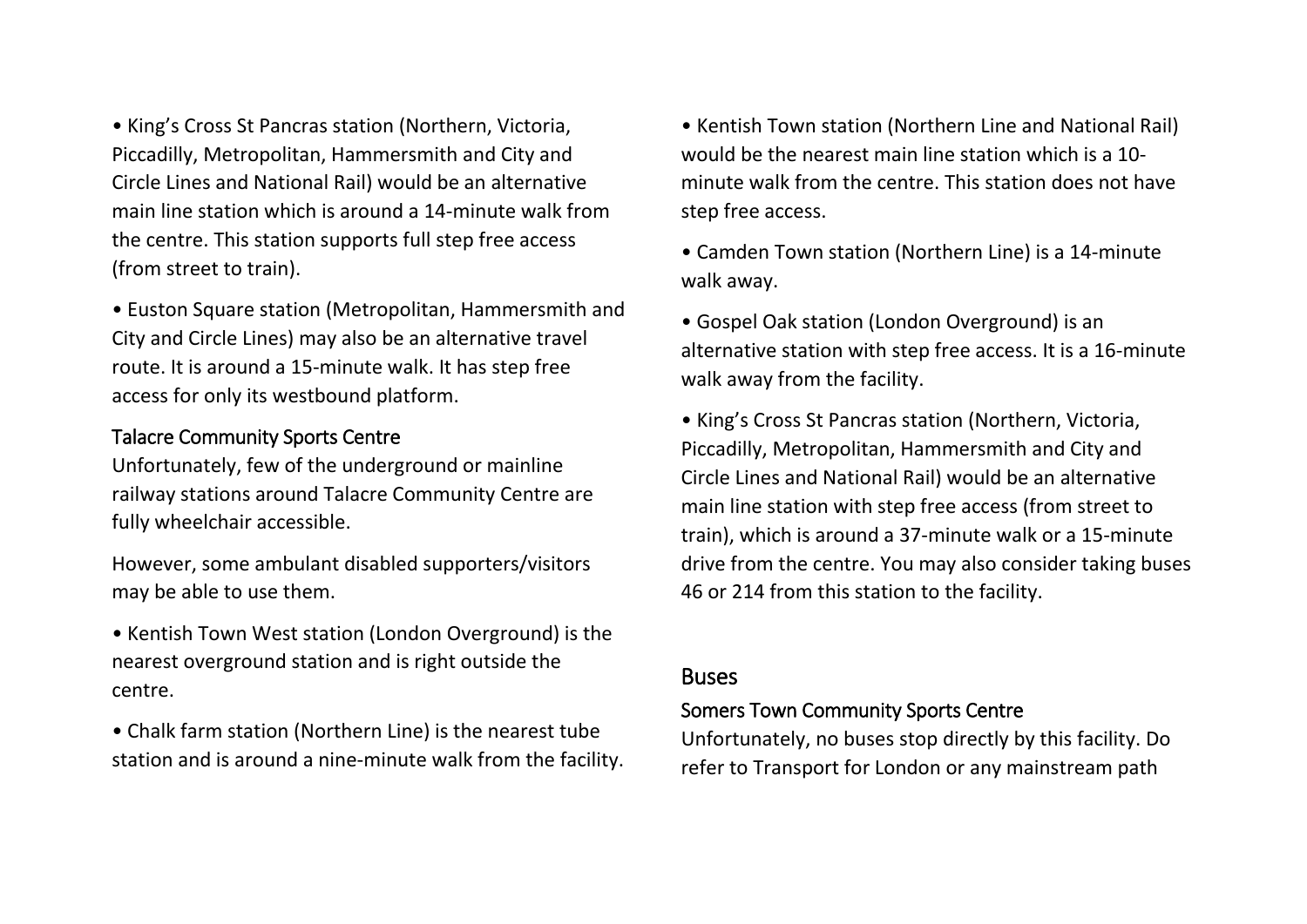finding application (e.g., Google Maps, Apple Maps, Citymapper) for alternative transport.

#### Talacre Community Sports Centre

393 and 46 would be the two buses that stops directly by the facility.

#### Bike

#### Somers Town Community Sports Centre

Somers Town Community Sports Centre provides bike storage. There are also many alternative bike storage areas. Do bring your own bicycle lock as neither UCL Gymnastics Club nor the Sports Centre will be liable for any missing possessions.

#### Talacre Community Sports Centre

Talacre Community Sports Centre provides bike storage for up to 10 bikes. There are also many alternative bike storage areas. Do bring your own bicycle lock as neither UCL Gymnastics Club nor the Sports Centre will be liable for any missing possessions.

#### Taxis

All London Style 'Black Cabs' are wheelchair accessible and can provide a suitable alternative to the bus or car. Black cabs can be hailed (stopped) in the street however you may prefer to book a cab to travel to or from the facility.

There are several cab companies operating in London including,

Computer Cab: Tel: 020 8033 9918

The London Black Cab Company: 078 8534 9994

London Black Taxis: 020 3984 4515/ 020 3004 4953

Uber Taxis also provide Wheelchair Accessible Vehicles (WAV). To book Download the Uber app and create your account (unless you already have one) then choose the 'uberWAV' option on the slider at the bottom of the screen and follow the instructions. If you would prefer to book a mini cab, then there are several companies in Camden.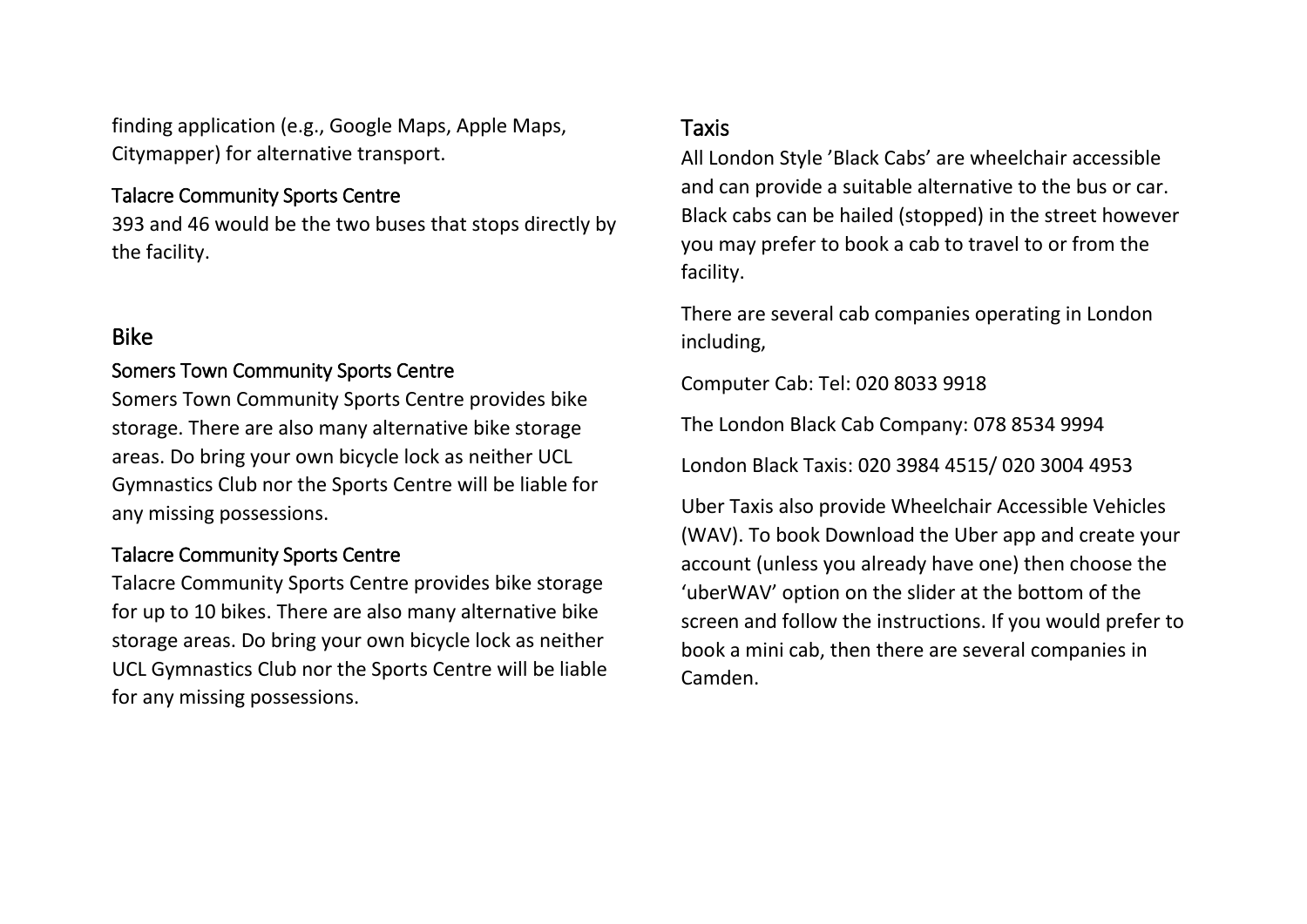#### Somers Town Community Sports Centre

Somers Town Community Sports Centre has yet to get back to us with pickup/drop off information. This section will be updated as soon as possible.

#### Talacre Community Sports Centre

Talacre Community Sports Centre has a designated pickup/drop off point. The building entrance has wheelchair-friendly ramp access.

#### Parking

#### Somers Town Community Sports Centre

Somers Town Community Sports Centre has yet to get back to us with parking information. This section will be updated as soon as possible.

#### Talacre Community Sports Centre

Facility parking is only available for disabled badge holders. Alternative parking spaces are available on the main road (pay and display).

## Venue Map

The following are taken from google maps

#### Somers Town Community Sports Centre

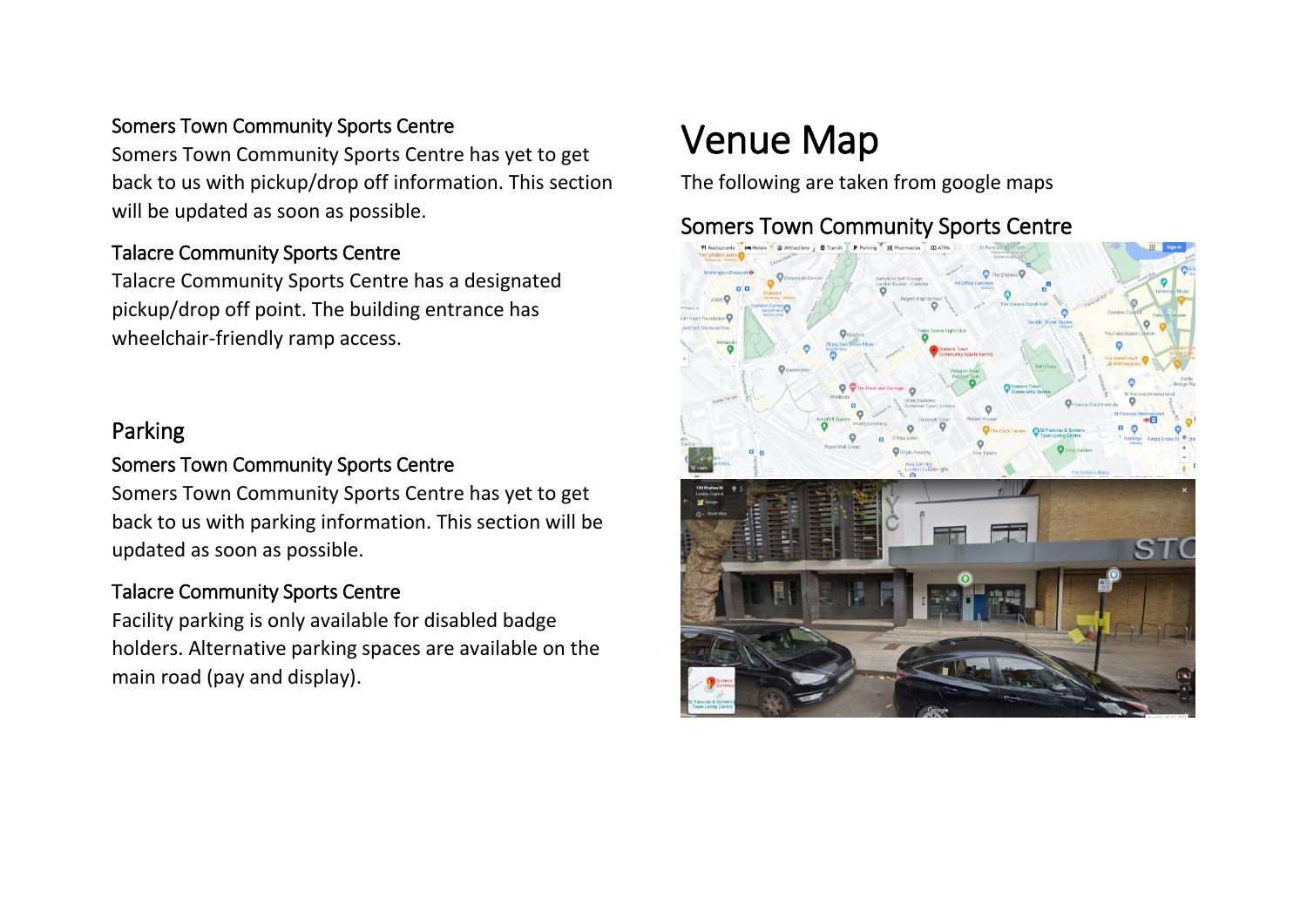



# Talacre Community Sports Centre and the Accessible features at the

## venue

### Somers Town Community Sports Centre

Somers Town Community Sports Centre has yet to get back to us with accessibility information. This section will be updated as soon as possible.

#### Talacre Community Sports Centre

Talacre Community Sports Centre has the following accessible features:

- Accessible changing on the ground floor
- Ramps/Wheelchair friendly access
- Accessible pick up/drop off points
- Parking spaces only for disabled badge holders (alternative parking on main road - pay and display)
- Non accessible toilets on the ground floor
- Accessible toilets on ground and first floor